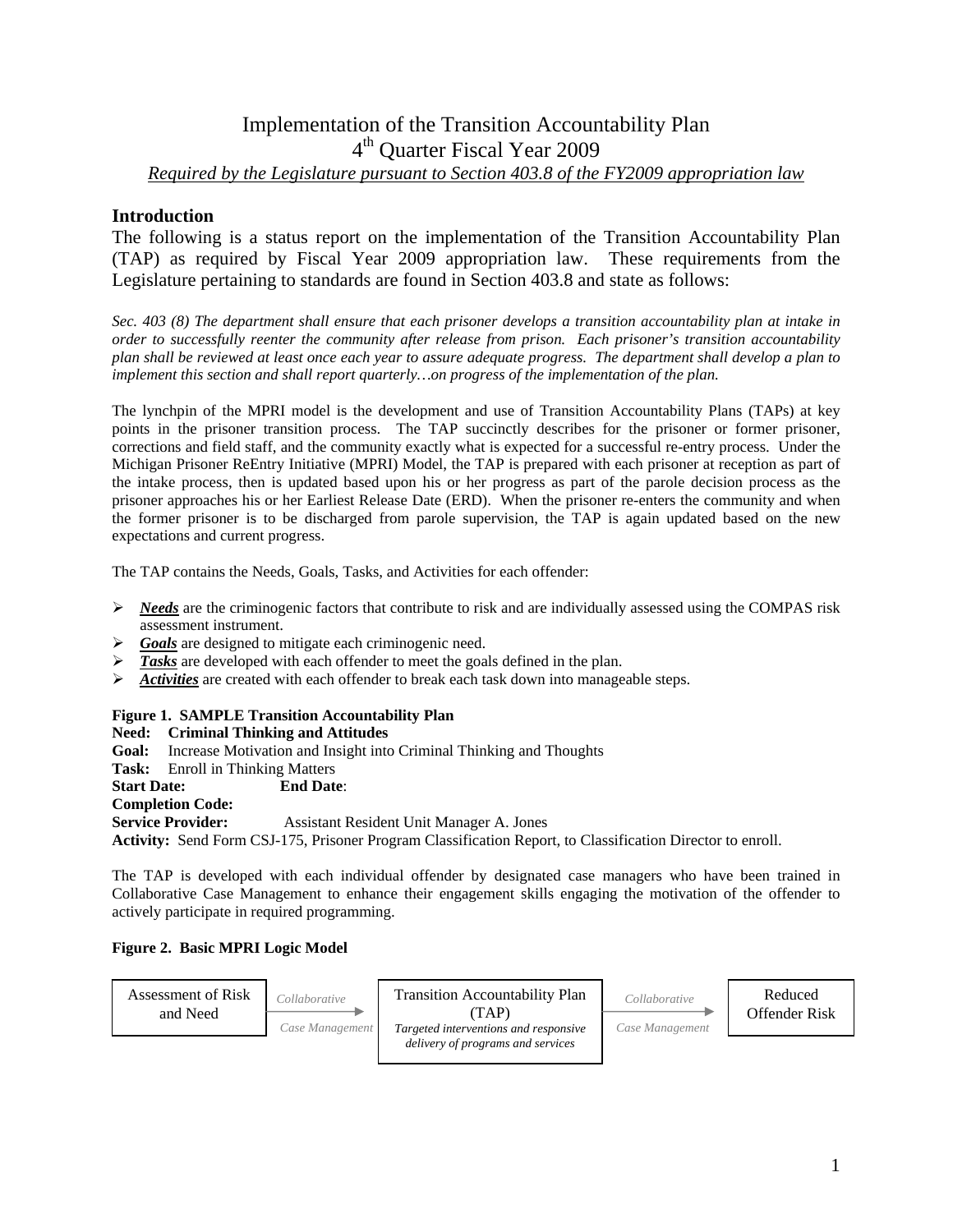The TAP integrates offenders' transition from prison to community by spanning phases in the transition process as well as agency boundaries. The TAP is a collaborative product continuously developed throughout all 3 phases involving prison staff, the prisoner, the parole board, parole field agents, human services providers (public and/or private), victims, neighborhood and community organizations and the offender's social support network. The objective of the TAP process is to increase both overall community protection by lowering risk to persons and property and by increasing individual offender's prospects for successful return to the community.

### **Transition Accountability Plan Figure 3. Phase 1 Getting Ready Flow Chart**



#### **Phase I Progress Snapshot – December, 2010**

All offenders start a TAP at Intake. Currently, over 80% of all offenders have a COMPAS assessment completed. Accomplishments this period include:

- $\triangleright$  An MPRI Phase I Implementation Workgroup has been established with the mission of implementing a statewide classification system in FY2010 to provide evidence-based programming matched to assessed risks and needs of each prisoner.
- ¾ A Parole Readiness Assessment Report (PRA) is being developed which summarizes a variety of static and dynamic factors used by the Parole and Commutation Board, (e.g. risk and needs assessments, program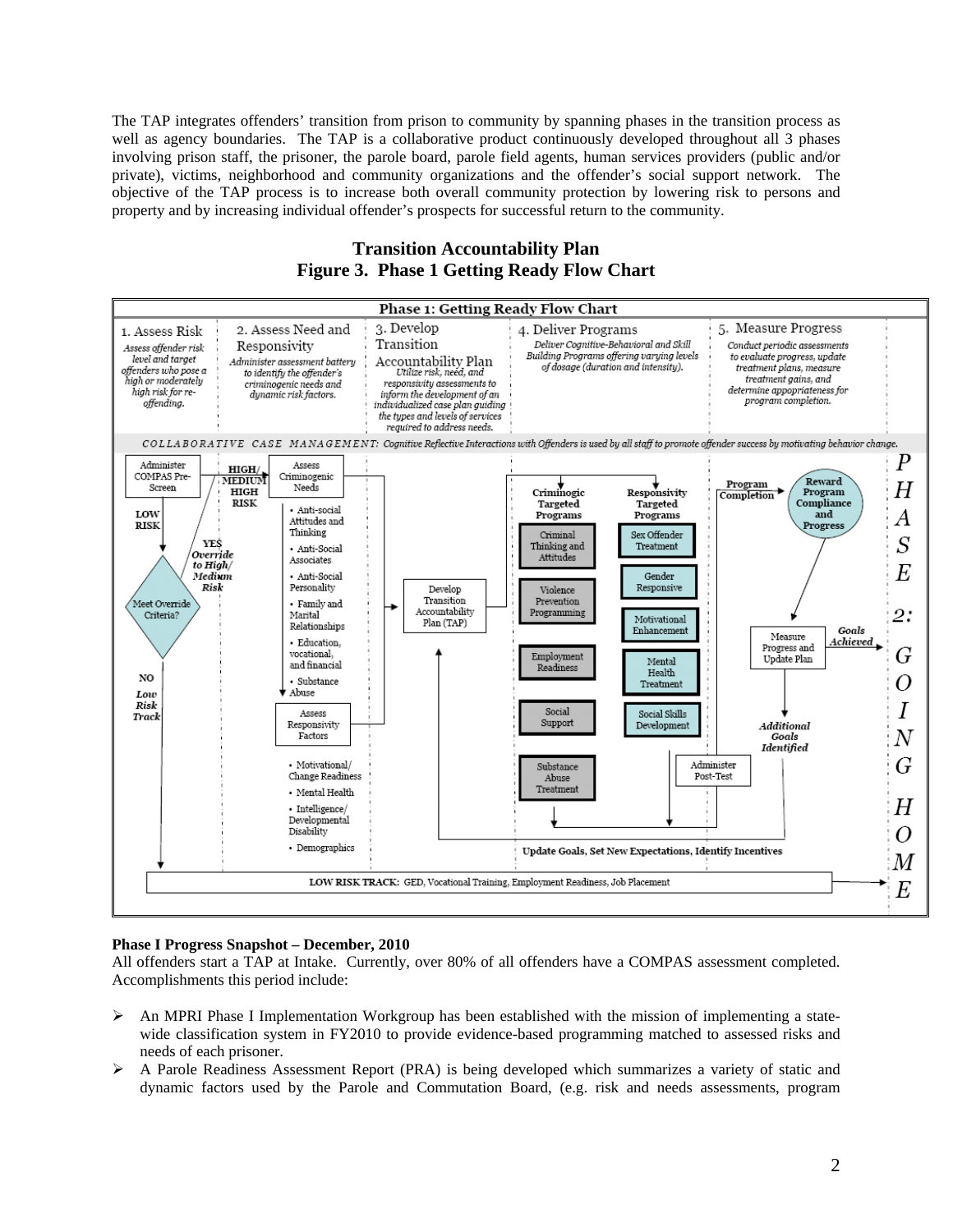completions). The PRA is being piloted to determine its usefulness by the Parole and Commutation Board in reviewing cases for possible release.



### **Transition Accountability Plan Figure 4. Phase 2 Going Home/Phase 3 Staying Home**

#### **Phase II – Progress Snapshot – December, 2010**

Currently about 60% of all returning prisoners transition through an In-Reach Unit at designated sites across the state, (see above map). As can be seen, there are 18 MPRI sites covering all of Michigan's 83 counties with each MPRI In-Reach Prison transitioning offenders into one or more MPRI sites. Within 60 days prior to release the TAP is further developed as the offender meets with their local transition team identifying strengths and weakness